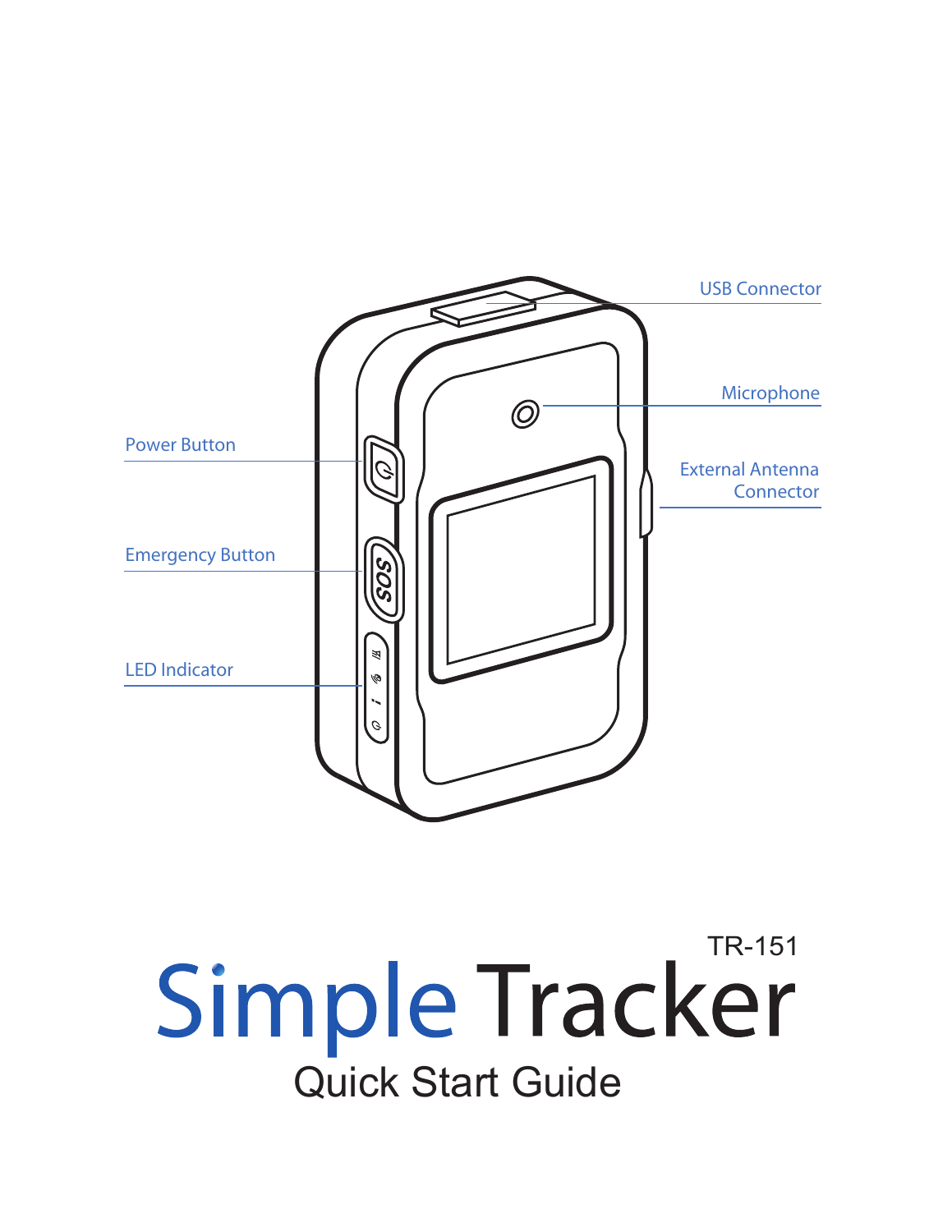# LED Indicator



### GSM LED A

| LED          | Blink Quickly (Once per second)                                                                          | Blink Slowly (Once every 3 seconds) |
|--------------|----------------------------------------------------------------------------------------------------------|-------------------------------------|
| <b>State</b> | 1.No SIM card inserted<br>2.TR-151 is searching GSM network<br>3. SIM card is registering to GSM network | <b>Standby Mode</b>                 |

### **B** GPS LED

| <b>LED</b> | Keeps On                                                                 | Blink Slowly (Once every 3 seconds) |
|------------|--------------------------------------------------------------------------|-------------------------------------|
|            | State 1.TR-151 does not get GPS fix<br>2.TR-151 is trying to get GPS fix | TR-151 gets GPS fix                 |

#### **Status LED**

| <b>LED</b> | Keeps On           | <b>Blink</b>                             |                                          |                                     |                                |
|------------|--------------------|------------------------------------------|------------------------------------------|-------------------------------------|--------------------------------|
| State      | <b>Battery low</b> | 1 time<br>TR-151 is being<br>turned off. | 2 times<br>TR-151 is being<br>turned on. | 3 times<br>SOS button is<br>pressed | 5 times<br><b>Error occurs</b> |

#### **D** Power LED

| <b>LED</b> | Orange                                                 | Off                                                       |
|------------|--------------------------------------------------------|-----------------------------------------------------------|
|            | State   TR-151 is connected to charger or USB<br>cable | LED goes off after the battery has<br>been fully charged. |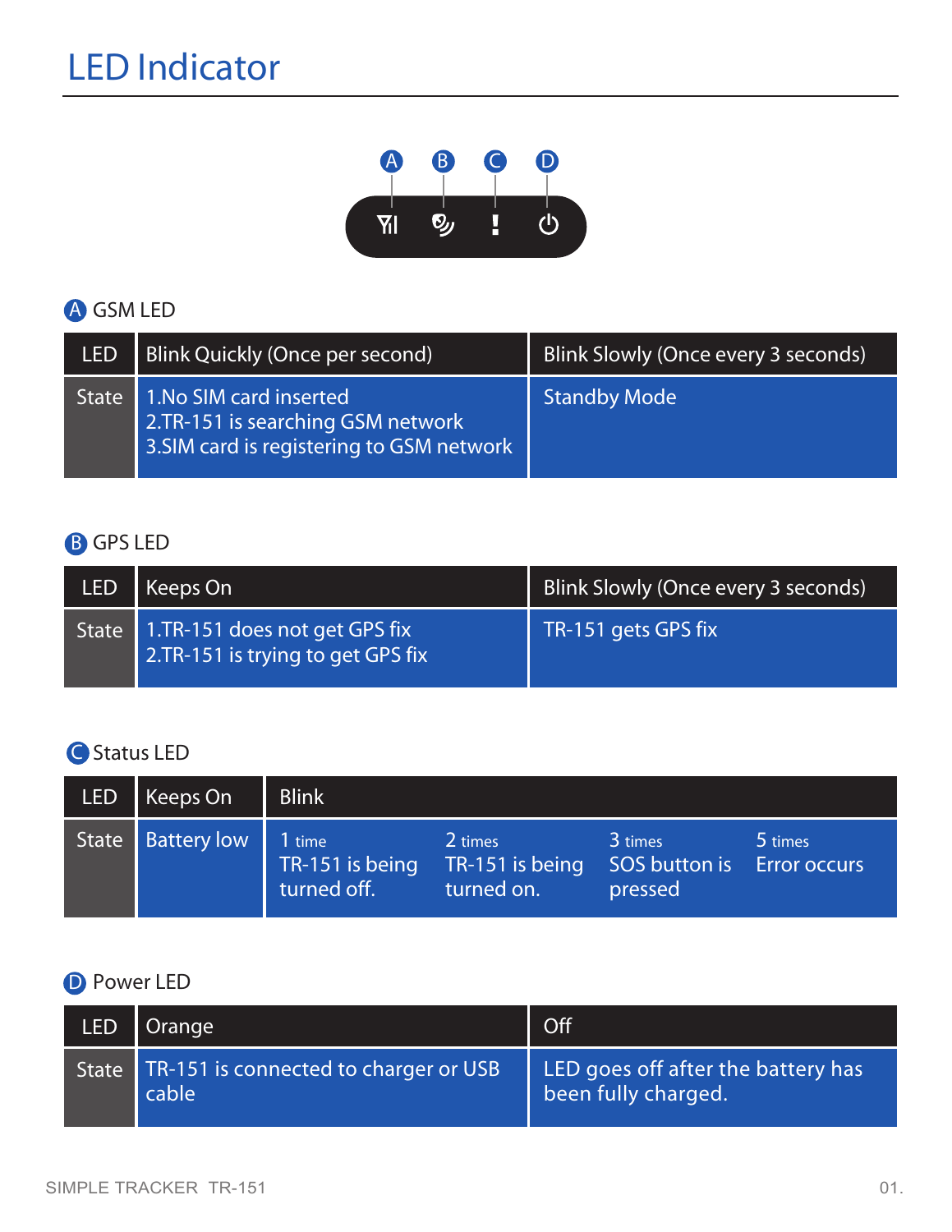# Device Operation

## Charge the device



Before using TR-151 for the first time, please charge it by connecting to AC power adapter under the power-off condition at least 4 hours. You can also charge the TR-151 by connect it to PC or Notebook via USB cable. (The power of PC or of notebook should be turned on.)

**Note:** *The attached battery is specially designed for TR-151. Please do not use other type of battery; otherwise it will damage the device. If you need to change the battery of TR-151, please contact your local dealer*

## Install SIM card



Unscrew TR-151 by screwdriver. Lift up the back cover.



-Push forward the cover of SIM card slot to the position marked with "OPEN". Then lift up the cover

-Insert the SIM card with its metal contacts facing down and the cut corner at the top left.





-Please make sure DIP switch 3 is at Off position. -If DIP switch 3 is at On position, please turn it at Off position with the sharp-pointed stuff.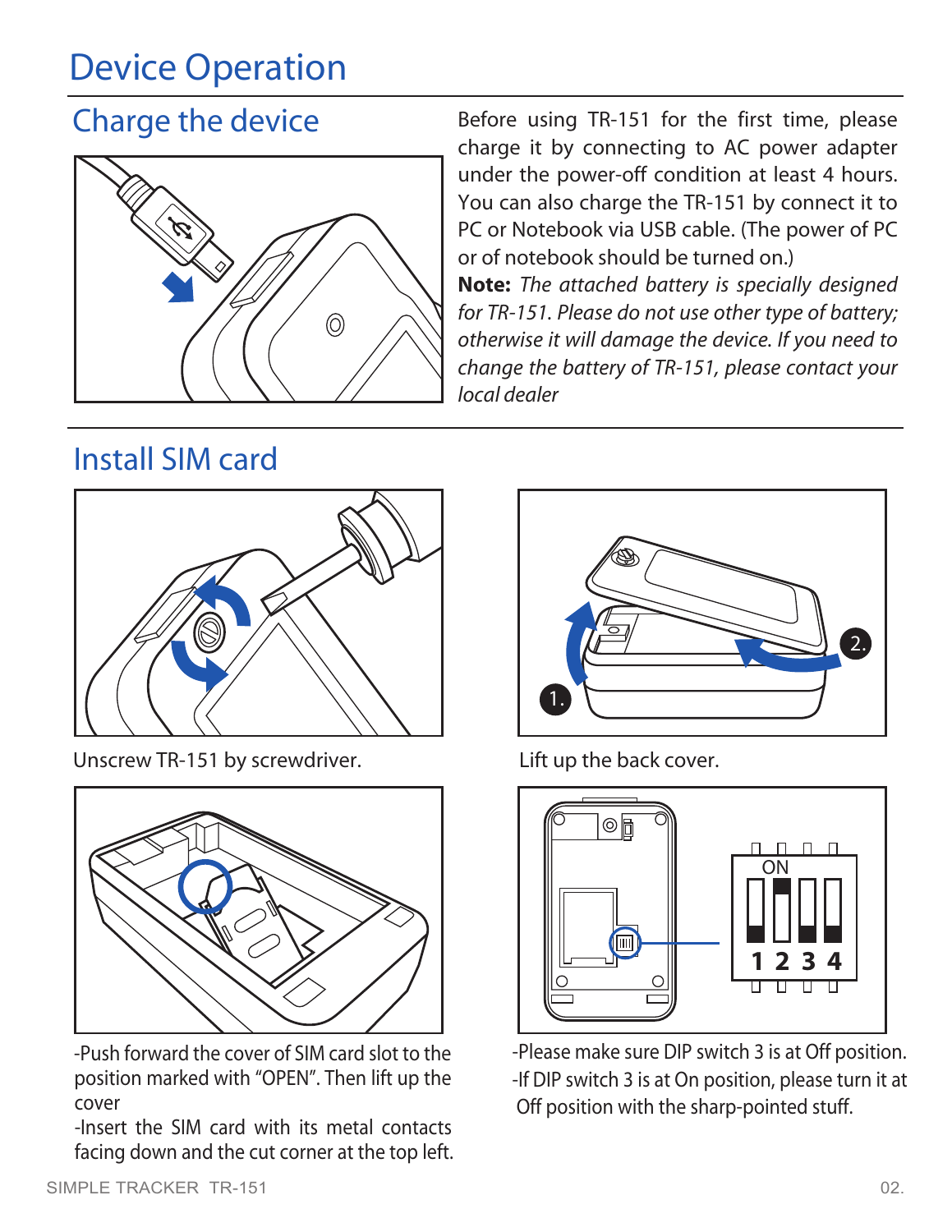## Install Battery



Plug the battery connector into socket. Be aware that the red wire must be plugged on the top side.



Please put the connector wire under the battery, and then put the battery into battery compartment.

#### **NOTE:**

*After installing the battery, the status LED will emit red light. After the LED go out, please wait for 5 seconds before turning on the power.*

*Please take out the battery if you do not use TR-151 for a long time.*